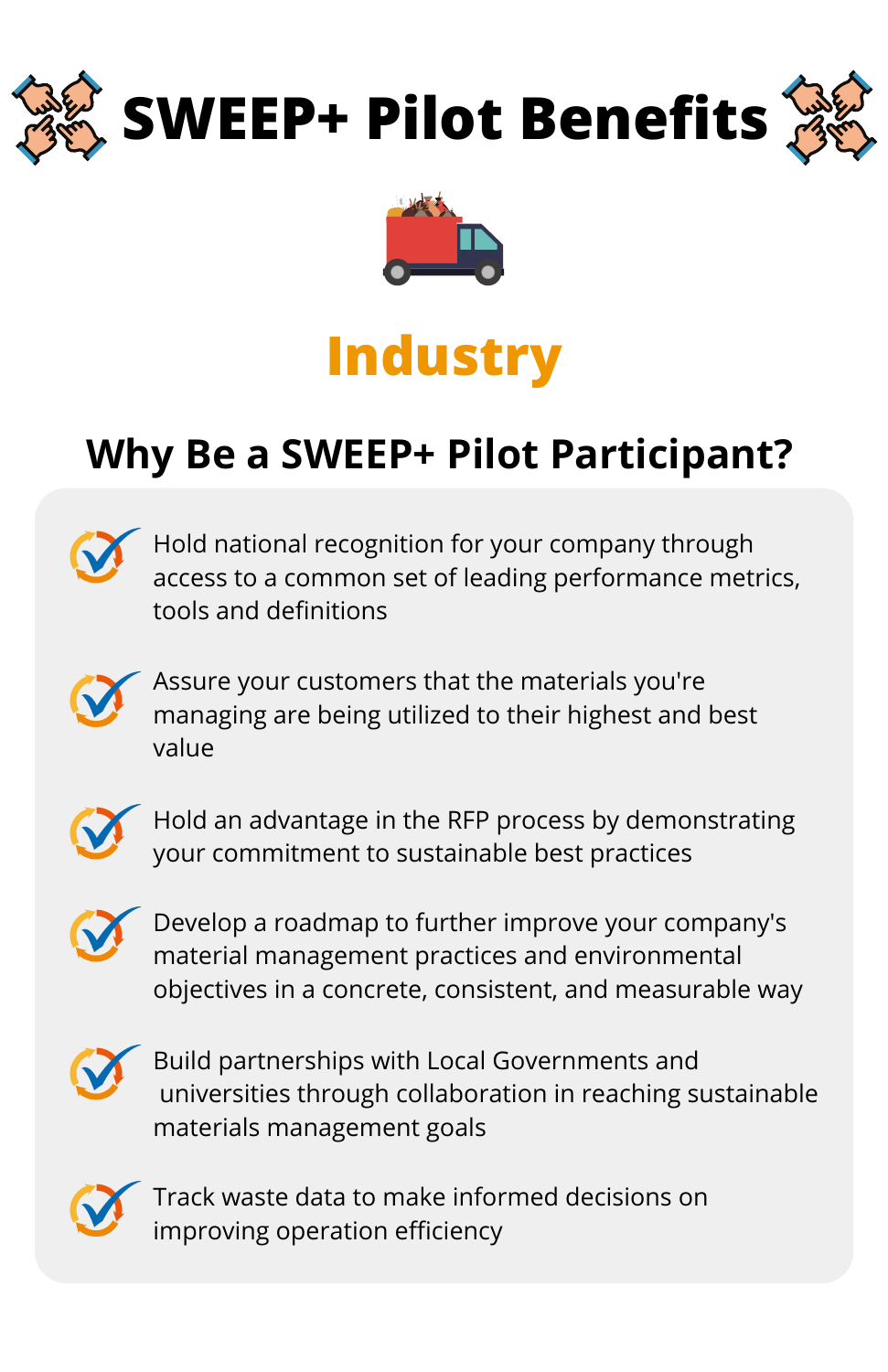

## **SWEEP+ Pilot Pricing**

|               | <b>Annual Revenue</b> | <b>Pilot Reg. Fee</b> | <b>Pilot Cert. Fee</b> | <b>Total Pilot Fee</b> |
|---------------|-----------------------|-----------------------|------------------------|------------------------|
| <b>Small</b>  | \$3M                  | \$150                 | \$350                  | \$500                  |
|               | \$3.5M                | \$225                 | \$525                  | \$750                  |
|               | \$4M                  | \$300                 | \$700                  | \$1,000                |
|               | \$4.5M                | \$375                 | \$875                  | \$1,250                |
|               | \$5M                  | \$450                 | \$1,050                | \$1,500                |
|               | \$5.5M                | \$525                 | \$1,225                | \$1,750                |
|               | \$6M                  | \$600                 | \$1,400                | \$2,000                |
|               | \$6.5M                | \$675                 | \$1,575                | \$2,250                |
|               | \$7M                  | \$750                 | \$1,750                | \$2,500                |
|               | \$8M                  | \$900                 | \$2,100                | \$3,000                |
|               | \$9M                  | \$1,050               | \$2,450                | \$3,500                |
| <b>Medium</b> | \$10M                 | \$1,200               | \$2,800                | \$4,000                |
|               | \$15M                 | \$1,350               | \$3,150                | \$4,500                |
|               | \$20M                 | \$1,500               | \$3,500                | \$5,000                |
|               | \$25M                 | \$1,650               | \$3,850                | \$5,500                |
|               | \$30M                 | \$1,800               | \$4,200                | \$6,000                |
|               | \$35M                 | \$1,950               | \$4,550                | \$6,500                |
|               | \$40M                 | \$2,100               | \$4,900                | \$7,000                |

**Note:**

- **Pilot Registration Fee** = 30% of Total Pilot Fee paid at time of project registration  $\bullet$
- **Pilot Certification Fee** = 70% of Total Pilot Fee paid upon certification completion  $\bullet$